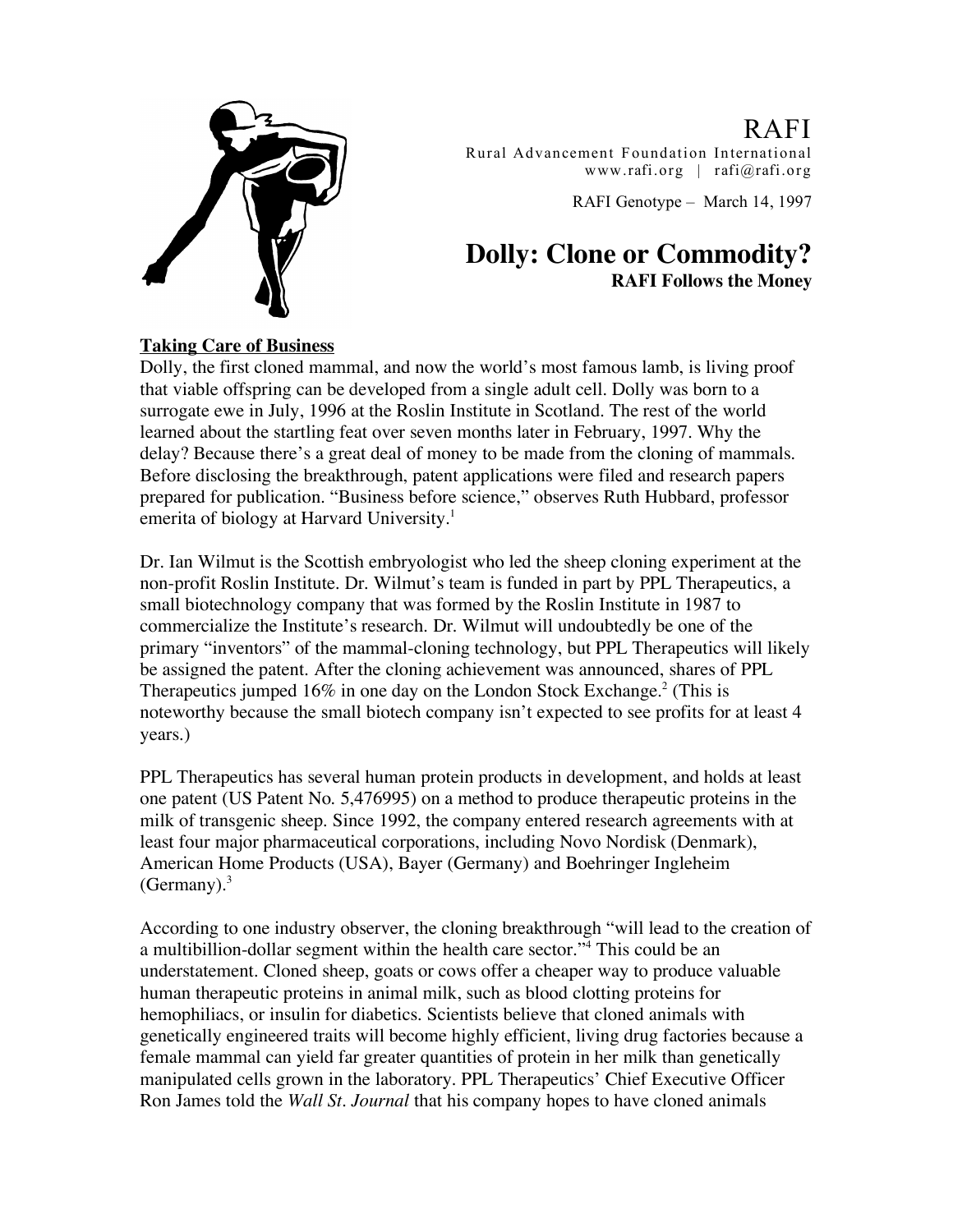producing useful medicines within a year or two. <sup>5</sup> Once genetically engineered animals can be cloned routinely, it will mean faster and more uniform production of profitable proteins. According to industry analysts, the market for therapeutic proteins is currently about \$7.6 billion per annum, and is expected to grow to \$18.5 billion by  $2000$ .<sup>6</sup>

Another potential and highly profitable use of cloned livestock is the assembly line production of "spare-part" animal organs for human transplant. Pig clones, for example, could be genetically engineered to be a source of replacement organs for humans. Pig cells grown in the laboratory could be altered genetically so that they would "look" like human cells to the human body, thus diminishing the likelihood that the human body would reject the cloned animal's transplanted organ.

There is a huge potential market in replacement organs from transgenic animals. In 1995, 35,000 patients worldwide received human organ transplants. But because of a chronic shortage of human organs, approximately 100,000 more were in demand.<sup>7</sup> The immediate need for organs is estimated to be a \$6 billion market 8 , and will likely be many times greater in the years to come.

## **From Sheep to Shepherd? Few Technological Barriers**

One of the most remarkable aspects of Dr. Wilmut's work is that the technology he used to clone an adult sheep is relatively simple and inexpensive. Consider, for example, that Dr. Wilmut's sheep cloning team worked on a budget of approximately (US) \$300,000 last year. In short, there may be few technological barriers to overcome in the cloning of cows or human beings. Dr. Ronald Munson, an ethicist at the University of Missouri told *The New York Times*, "It doesn't require the sort of vast machines that you need for atom smashing. These are relatively standard labs. That's the amazing thing about all this biotechnology. It's fundamentally quite simple."<sup>9</sup>

Just one week after the sheep cloning experiment was disclosed, an Oregon (USA) primate centre announced it had successfully produced two monkeys from cloned embryos. Don Wolf, the scientist heading the research team, pointed out that some 300 clinics in the US are already handling human embryos, "and they're doing it almost totally without regulation."<sup>10</sup> While US law prohibits government funding for human embryo research, there are no barriers to private sector research.

### **Hello Dolly...or Goodbye Dolly?**

Public discussion and debate on the uses of cloned livestock have become virtually passé in the popular press. Today, the livestock issues are overshadowed by the more troubling prospect of cloning humans. Nevertheless, the cloning breakthrough raises important concerns related to the loss of livestock genetic diversity.

Livestock cloning is likely to become one more tool in a host of reproductive technologies (artificial insemination, embryo transfer, *in vitro* fertilization, etc.) that allow corporate breeders to produce elite, genetically uniform livestock breeds that are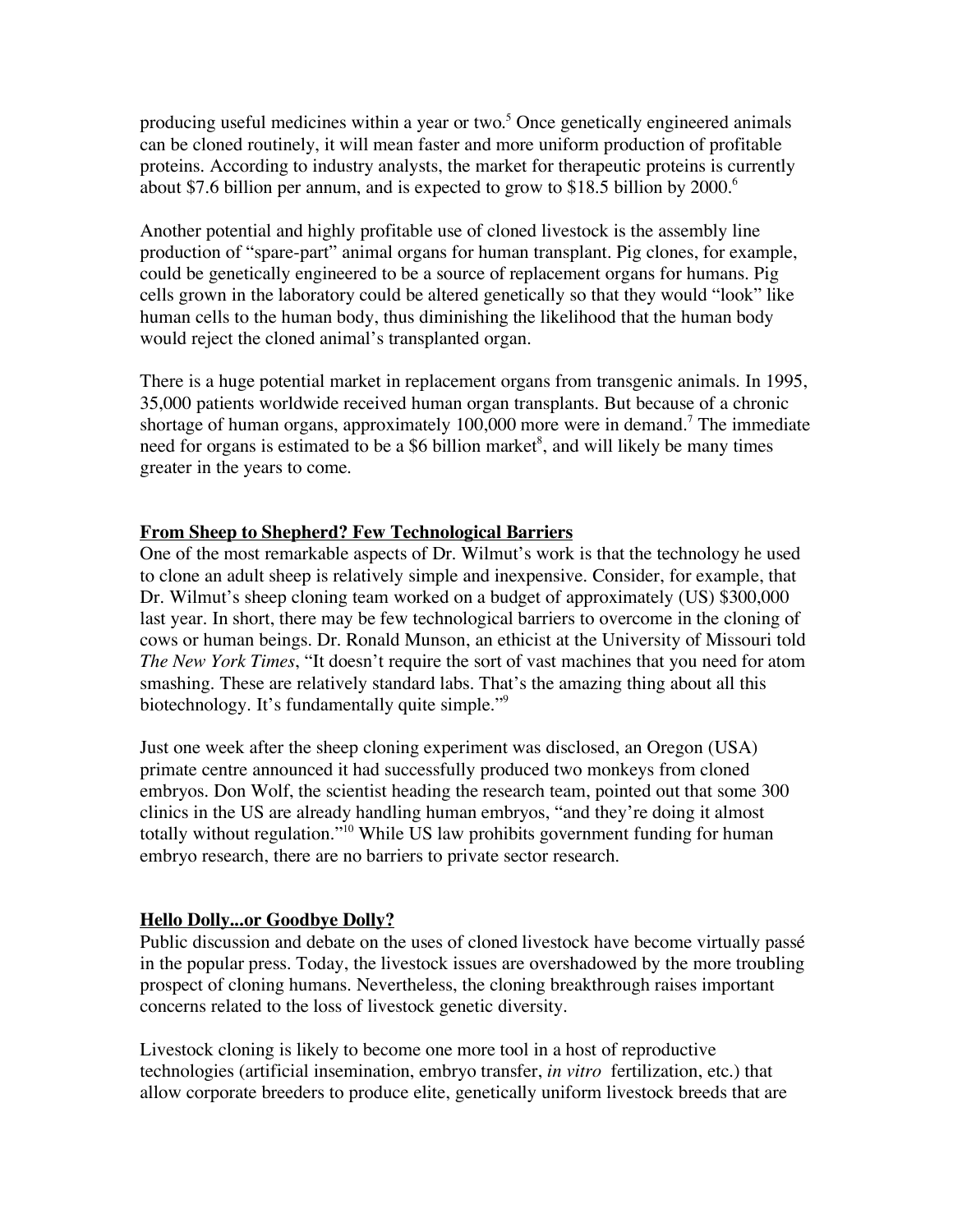selected solely for maximizing production of meat, milk and eggs. Worldwide, the greatest threat to domestic animal diversity is the highly specialized nature of intensive livestock production. As fewer and fewer animals are used for breeding, a breed's genetic base is narrowed with every generation. Genetically uniform animals are especially vulnerable to outbreaks of disease and changes in environmental conditions. Industrial livestock breeds alone are an inadequate gene pool for the future.

With the spread of industrial agriculture worldwide, the rate of extinction of livestock breeds has accelerated dramatically over the past 100 years. The United Nations' Food and Agriculture Organization concludes that domestic livestock breeds are disappearing worldwide at an annual rate of 5%, or six breeds per month.<sup>11</sup>

Why worry? Because livestock diversity--like plant diversity--is the key to sustaining and enhancing the productivity of agriculture. Traditional livestock breeds often possess valuable traits such as disease resistance, high fertility, good maternal qualities, longevity and adaptability to harsh conditions. The gradual disappearance of local breeds that are able to survive in extreme environments undermines food and livelihood security, especially for the poor. An estimated one-third of the world's population depend on livestock for some portion of their livelihoods.

Proponents are quick to point out that animal cloning may give us the tools we need to rescue endangered breeds. In theory, yes. But these are proprietary technologies that will be applied primarily to industrial livestock breeds. Rather than becoming tools for conserving and using greater diversity, it is more likely that cloning will exacerbate the problem of genetic uniformity.

The cloning of mammals becomes a death knell for livestock diversity if we allow human arrogance and corporate greed to persuade us that technology can save diversity. No matter how skilled we become in cloning cells, transferring embryos or designing transgenic livestock, we still can't "create" diversity once it's gone. Extinction is still forever.

### **WHO's on First**

On 11 March 1997 the World Health Organization (WHO issued a statement condemning human cloning and announced that it would take the lead on debating the issue of cloning by initiating a series of national and regional consultations to define codes of good practice, guidelines and possible legislation. $^{12}$ 

WHO is to be commended for responding quickly to the need for intergovernmental debate relating to ethical aspects of health-related research and technology.

RAFI urges that the "Dolly debate" not be limited to human cloning. There are many closely linked issues that must be addressed urgently. The January-February, 1997 issue of *RAFI Communique*, "The Human Tissue Trade," documents profoundly disturbing trends relating to the global trade in human tissue--especially that of rural populations